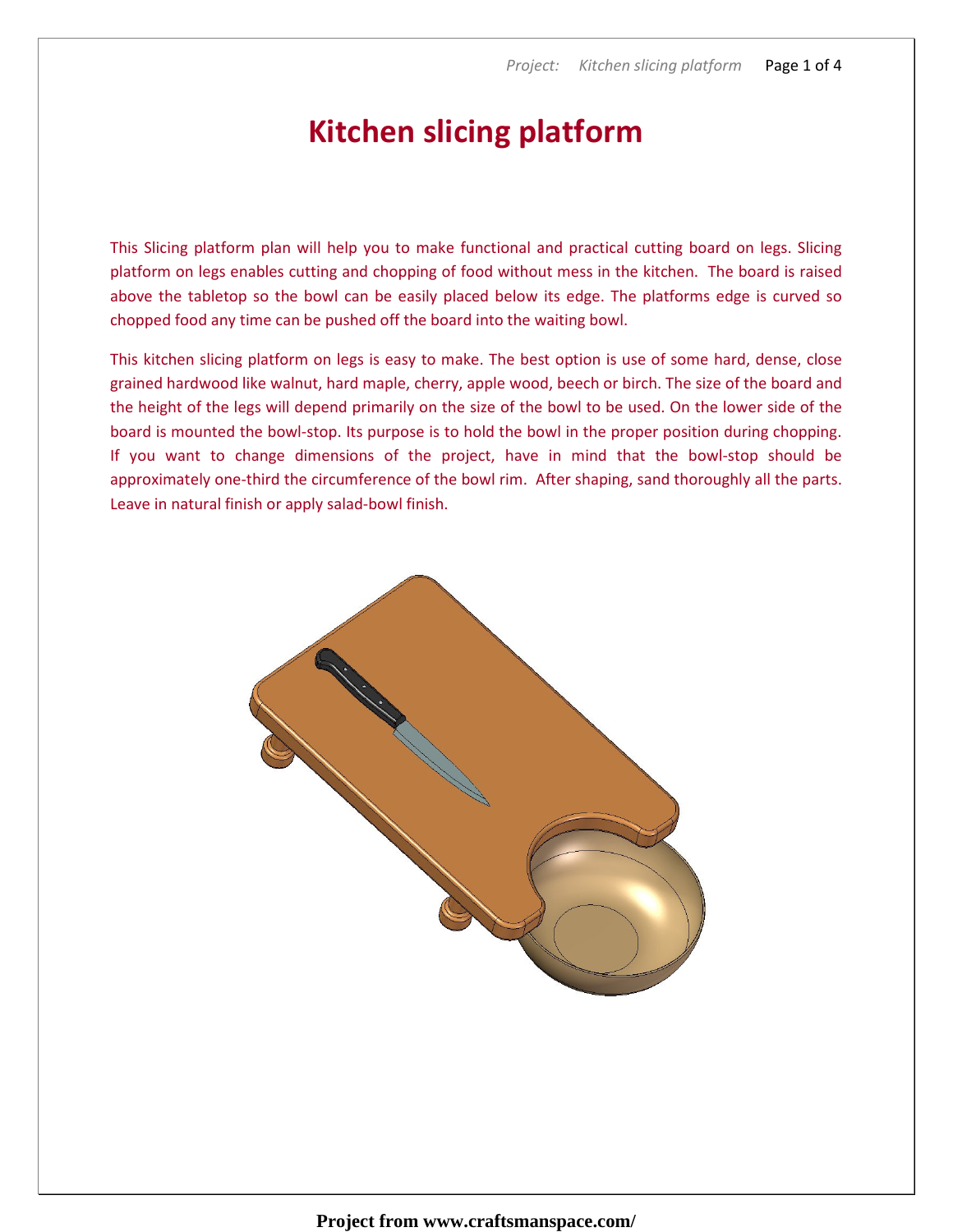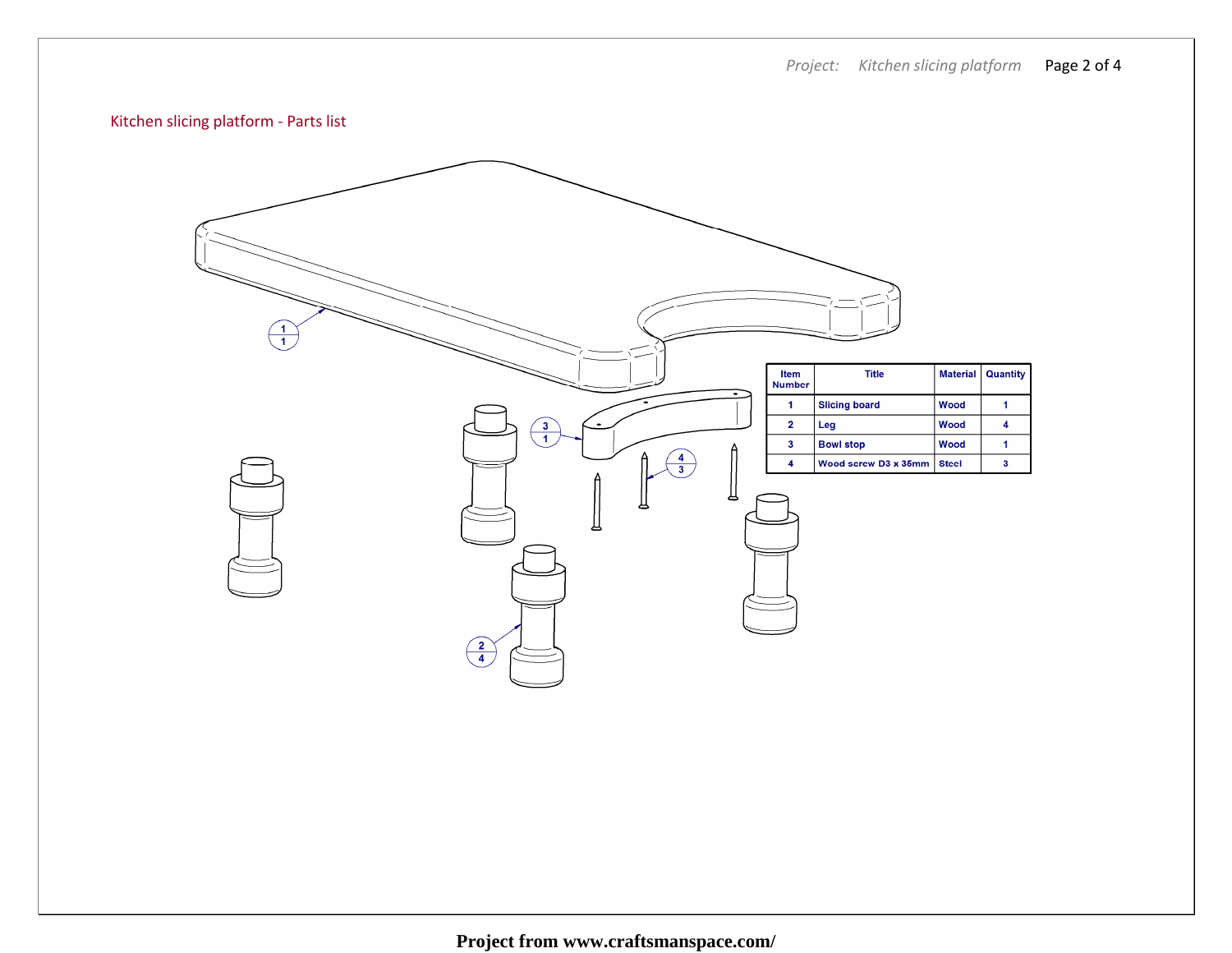## Kitchen slicing platform - 2D drawing